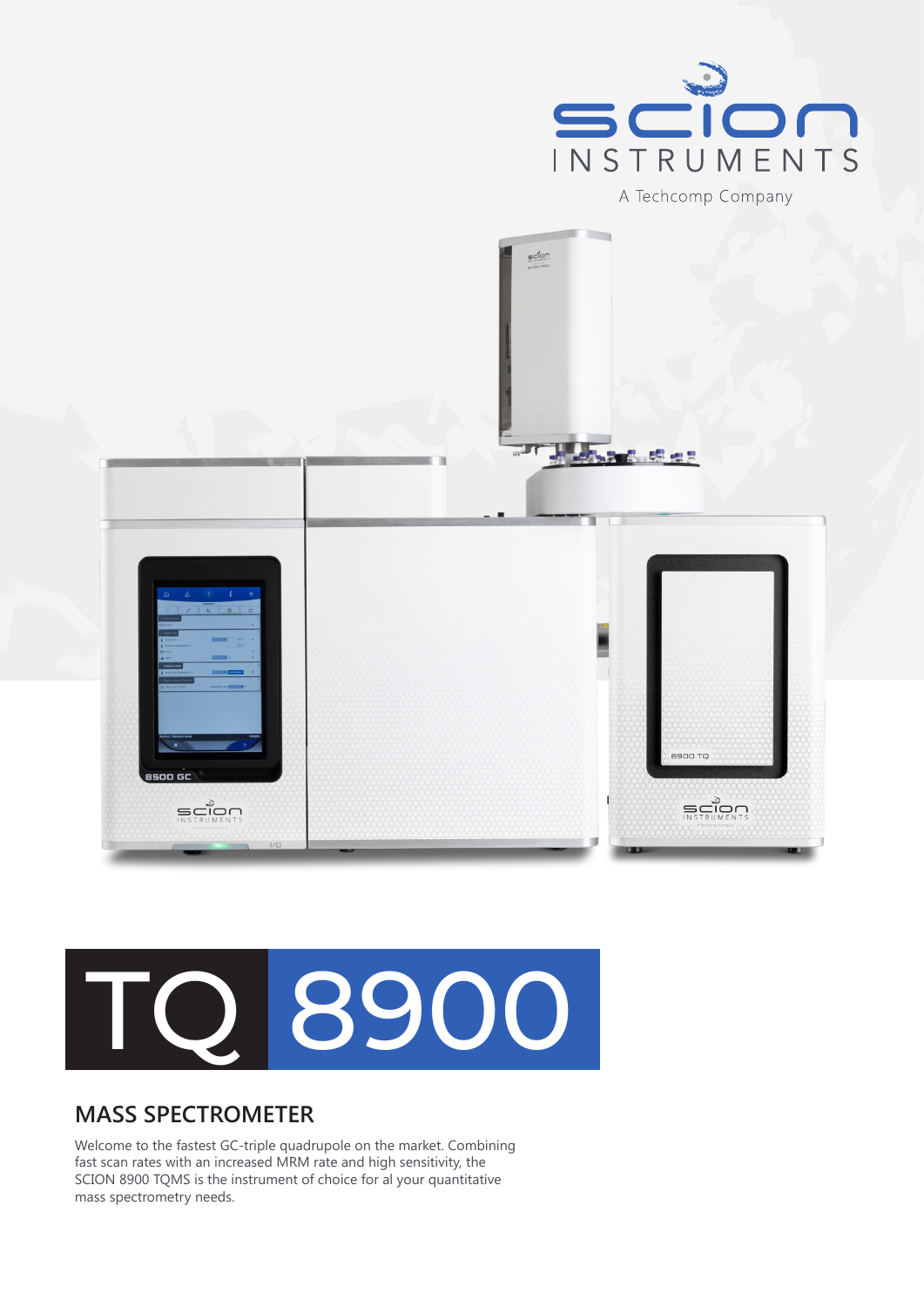

## **THE SCION 8900 TQMS HAS A SMALL FOOTPRINT BUT DOES NOT COMPROMISE ON QUALITY.**

Offering superior sensitivity and robustness based on innovative ion optics, and fast and easy method development.

Coupled to our outstanding GC instruments, the SCION 8900 TQMS system defines a new standard of usability for quantitative analysis.

Available in two models, the SCION 8900 TQMS offers a flexible solution for any laboratory:

## **Software**

#### **TQControl**

- **∙** Equipped with the Compound Base Scanning (CBS) MRM library for data acquisition, with fully integrated TASQ data handling, and reporting
- **∙** Data processing is performed with Trace Analysis Screening and Quantification: TASQ

### **CompassTQ**

- **∙** Control and TASQ post acquisition data processing for a unified software experience
- **∙** Optional Spectral Libraries: NIST, Wiley, and Pfleger/ Maurer/Weber (PMW) libraries with user customisable libraries and automatically searching of multiple libraries
- **∙** Autotune in all ionisation modes, special tunes for EPA methods (DFTPP/BFB)
- **∙** Software is Windows 10 compatible and upgradeable moving forward

| 8900 MODELS | <b>FEATURES</b>                                                                                                                                    | <b>BENEFITS/APPLICATIONS</b>                                                                                                       |
|-------------|----------------------------------------------------------------------------------------------------------------------------------------------------|------------------------------------------------------------------------------------------------------------------------------------|
| EI          | EI Only<br>$\bullet$<br>Active-Focusing q0<br>$\bullet$<br>Ultra-High Performance Split-flow<br>$\bullet$<br>(300/400 L/s) Turbo Pump<br>$\bullet$ | High-Sensitivity<br>$\bullet$<br>Fast pump-down<br>$\bullet$<br>Ultimate flexibility<br>$\bullet$<br>Pos/Neg detector<br>$\bullet$ |
| EI/CI       | $\cdot$ EI/CI<br>Maintains all other benefits from the EI<br>٠<br>only instrument                                                                  | Added flexibility<br>٠<br>Easy interchange between EI and CI<br>٠                                                                  |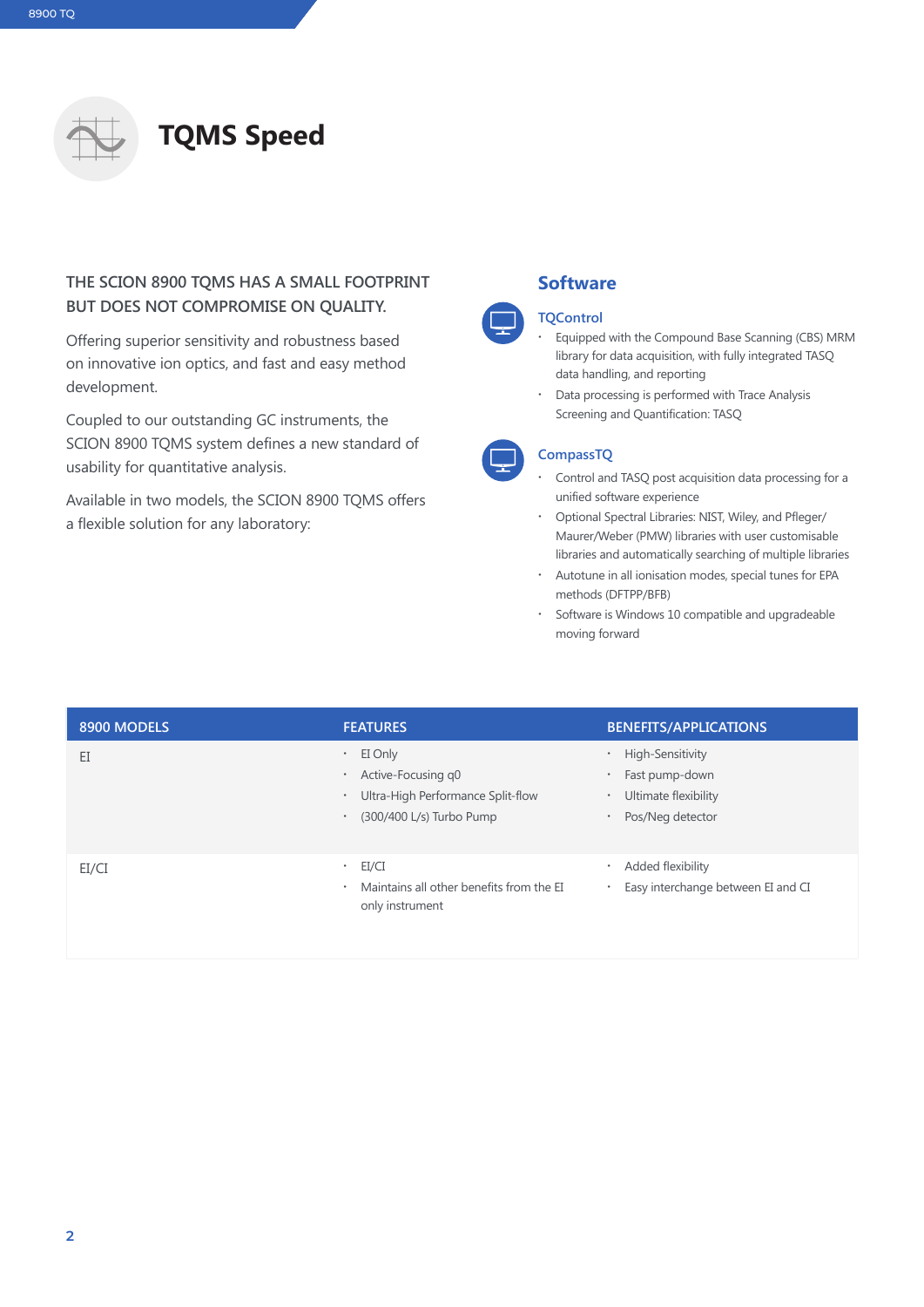

# **SCION 8900 TQMS**



#### **Accelerate your Analysis**

- **∙** The SCION 8900 TQMS delivers the fastest scan rates (30,000 Da/s) of any comparable system.
- **∙** Coupled to low dwell times of 0.5ms, the 8900 TQMS allows you to capture more data in your analysis.
- **∙** Improved MRM speed (1000 MRM/s) pushes the envelope on data capture to new levels
- **∙** Included is a high-performance turbo pump for rapid time to vacuum and worry-free operation
- **∙** Dual filament source increases uptime



#### **Small but Powerful**

- **∙** The smallest TQMS on the market without compromising on performance
- **∙** Best sensitivity in positive ion MRM mode (100 fg OFN for 272>222: S/N> 50.000:1)
- **∙** Six orders of magnitude dynamic range (EDR)
- **∙** Extensive mass range (1-1200)
- **∙** Mass resolution of **0.7-4Da** with mass stability of 0.1Da over 48h
- **∙** Innovative **lens-free** ion path delivers simplified tuning
- **∙** Off axis source and detector increase sensitivity

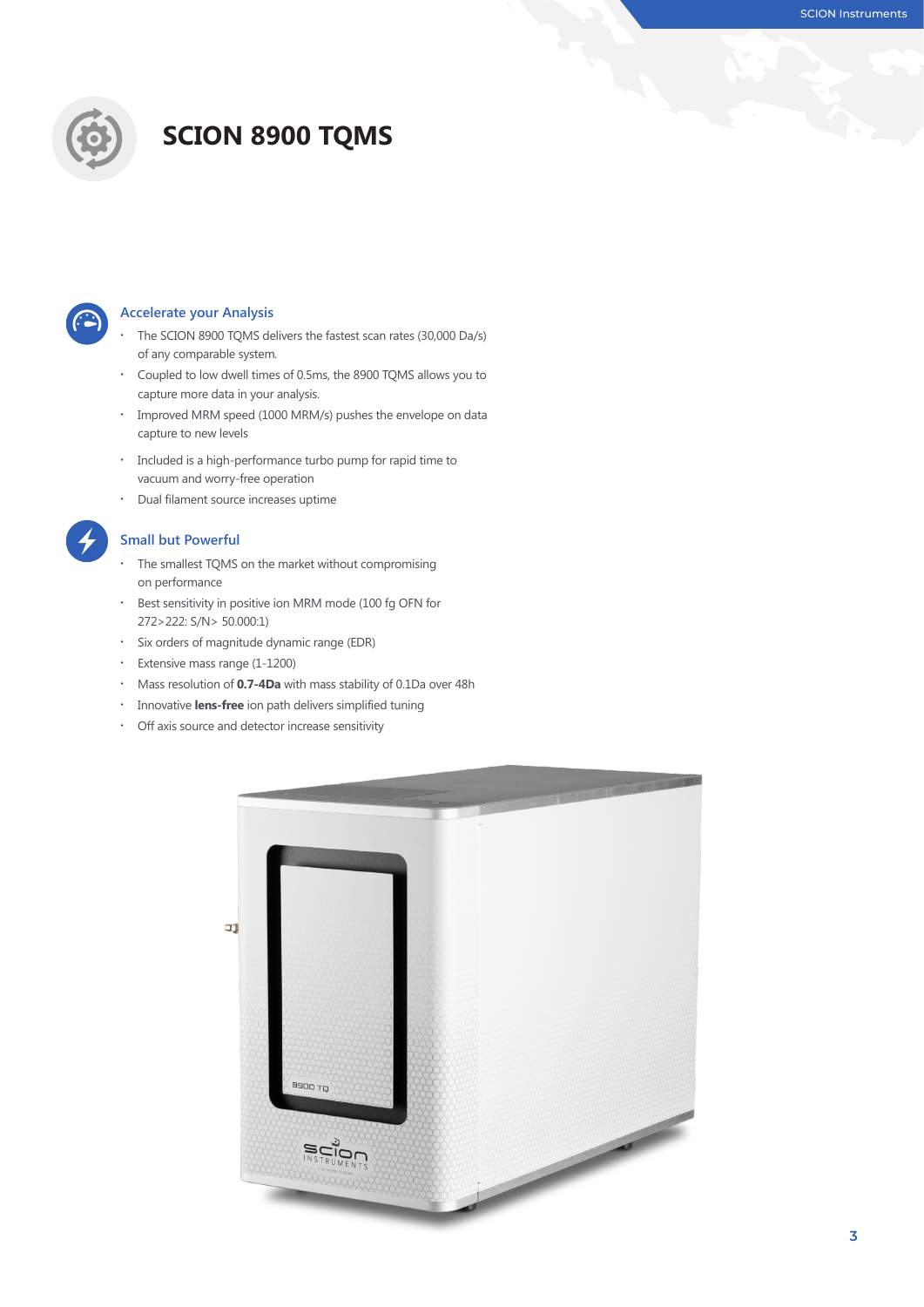

## **SCION 8900 TQMS Performance Specifications**

| <b>MODE</b>          | <b>TEST* (SSL INJECTOR IN HOT SPLITLESS MODE)</b>               | <b>SPECIFICATION</b> <sup>+</sup> |
|----------------------|-----------------------------------------------------------------|-----------------------------------|
| <b>EI Full Scan</b>  | 1pg Octafluoronapthalene (OFN) from m/z 50-300<br>for $m/z$ 272 | $S/N \ge 1,500:1$                 |
| EI MRM               | 100fg Octafluoronapthalene (OFN) for m/z 272>222                | $S/N \ge 50,000:1$                |
| EI MRM (IDL)         | 8 injections of 10fg Octafluoronapthalene                       | RSD < 3.7fg                       |
| <b>PCI Full Scan</b> | 10 pg Benzophenone (BZP) (80-->230) for 183                     | S/N > 50:1                        |
| <b>PCI MRM</b>       | 100 fg BZP for 183>105                                          | S/N > 150:1                       |
| <b>NCI Full Scan</b> | 1 pg OFN (200-->300) for 272                                    | S/N > 4,000:1                     |
| <b>NCI MRM</b>       | 10 fg OFN for 272                                               | S/N > 400:1                       |

**\*** All tests performed with helium at carrier gas

**†** The Signal-to-Noise ratio S/N values are based on RMS

## **GC Compatibility**

- **∙** The SCION 8900 TQMS interfaces seamlessly with SCION Gas Chromatograph (SCION 8300 and 8500 Model GC)
- **∙** Injectors: Split/Splitless (SSL), Programmable Temperature Vaporisation (PTV) and PTV with back-flush (PTV/BF), Cold On-Column (COC)
- **∙** Autosamplers: 8400 Pro; 8410 Pro; CTC PAL COMBI-xt
- GC Oven Temperature: Ambient +4°C to 450°C, -100°C to 450°C (with Liquid N<sub>2</sub> or Liquid CO<sub>2</sub>)
- **∙** Temperature Ramps/Holds: 24/25
- **∙** Pneumatic: Electronic Flow Control (EFC) or Manual
- **∙** ChromatoProbe: Direct introduction of solids, liquids or slurries (requires PTV injector)

## **Dimensions (H x W x D) and Weight**

- **∙** 45cm (18in) x 28cm (11in) x 57cm (22.5in)
- **∙** 40kg/88lb